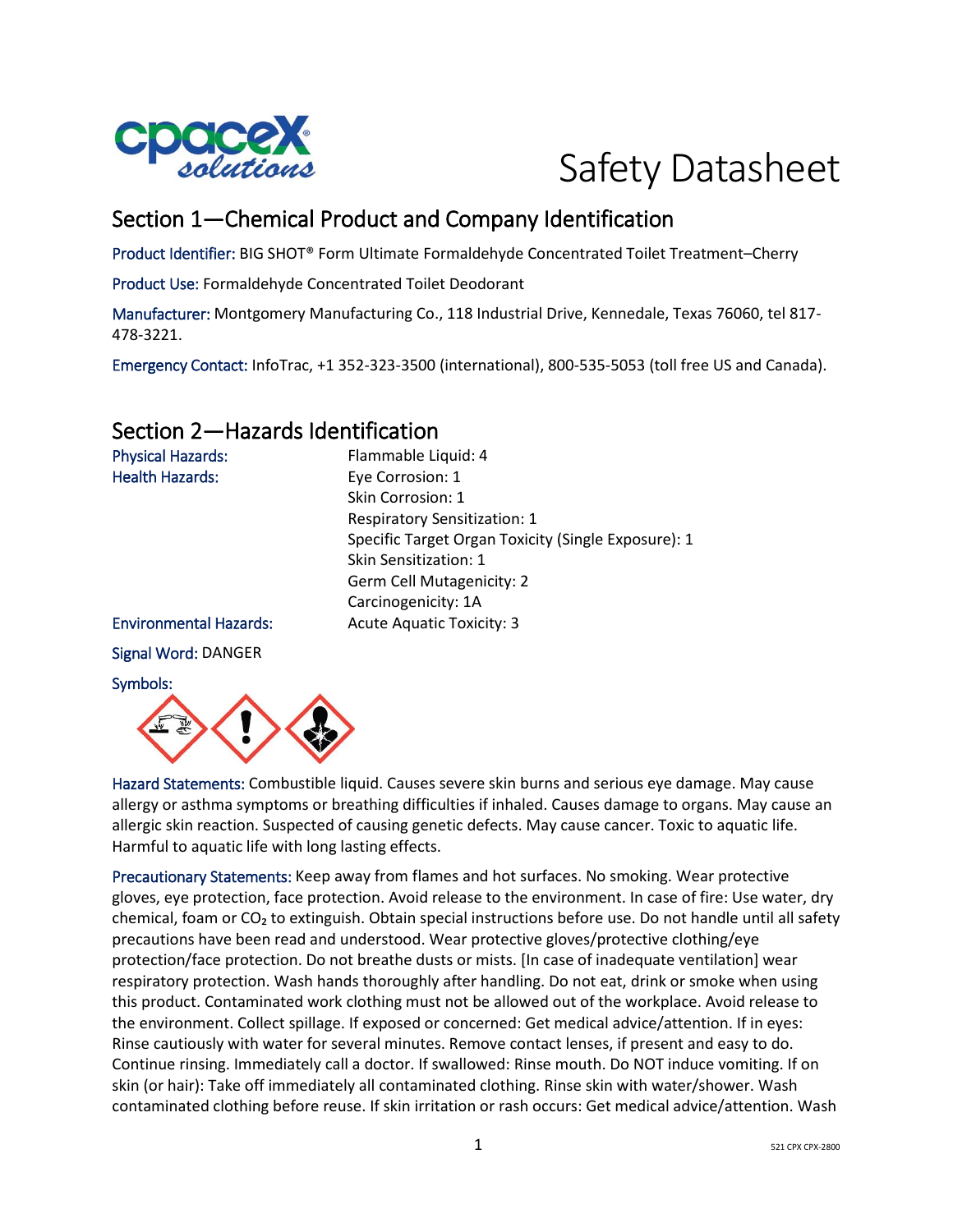contaminated clothing before reuse. If inhaled: Remove person to fresh air and keep comfortable for breathing. Immediately call a doctor. If experiencing respiratory symptoms: Call a poison center/doctor. Store locked up. Store in a well-ventilated place. Keep cool. Dispose of contents and container in accordance with local, regional, national, international regulations.

Other Hazards: None found.

## Unknown Ingredients: N/D

## Section 3—Information on Ingredients

| <b>Ingredient Name</b>                                                                                | Ingredient<br>Percentage | Ingredient CAS<br><b>No</b> |
|-------------------------------------------------------------------------------------------------------|--------------------------|-----------------------------|
| The exact chemical identities and percentages of composition<br>have been withheld as a trade secret. |                          |                             |

# Section 4—First Aid Measures

Skin contact: If on skin or hair: Take off immediately all contaminated clothing. Rinse skin with water or shower. Wash contaminated clothing before reuse. Immediately call a doctor.

Eye contact: If in eyes: Rinse cautiously with water for several minutes. Remove contact lenses, if present and easy to do. Continue rinsing. Immediately call a doctor.

Ingestion: If swallowed: Rinse mouth. DO NOT induce vomiting. Immediately call a doctor.

Inhalation: If inhaled: Remove person to fresh air and keep comfortable for breathing. Immediately call a doctor.

Most important symptoms/effects, acute and delayed: If exposed or concerned: Get medical advice/attention.

Indication of immediate medical attention/special treatment: N/D

# Section 5—Fire-Fighting Measures

Suitable extinguishing media: Foam, carbon dioxide, dry chemical or water fog.

Specific hazard arising from chemicals: Cool container with water spray or fog to help absorb escaping fumes. Evacuate affected area. Stay upwind and avoid contact with smoke and fumes. If contact cannot be avoided wear personal protective equipment (See "personal Protective Equipment section".) including chemical splash goggles and air mask with breathing supply. Run-off from fire control may cause pollution.

Special equipment and precautions: Wear suitable respiratory equipment when necessary

# Section 6—Accidental Release Measures

Personal precaution, protective equipment, emergency procedures: Avoid contact with skin and eyes. Do not ingest. Do not inhale. Wear Personal Protective Equipment (refer to section 8).

Methods and material for containment and clean up: Review Fire and Explosion Hazards and Safety Precautions before proceeding with clean-up. Use appropriate personal protective equipment during clean up. Wear self-contained breathing apparatus and chemical-proof suit. Soak up small spills with earth, sand, or other noncombustible absorbent material and remove in covered containers. Dike large spills and neutralize with dilute solutions of ammonia, sodium sulfite, or sodium bisulfite and remove.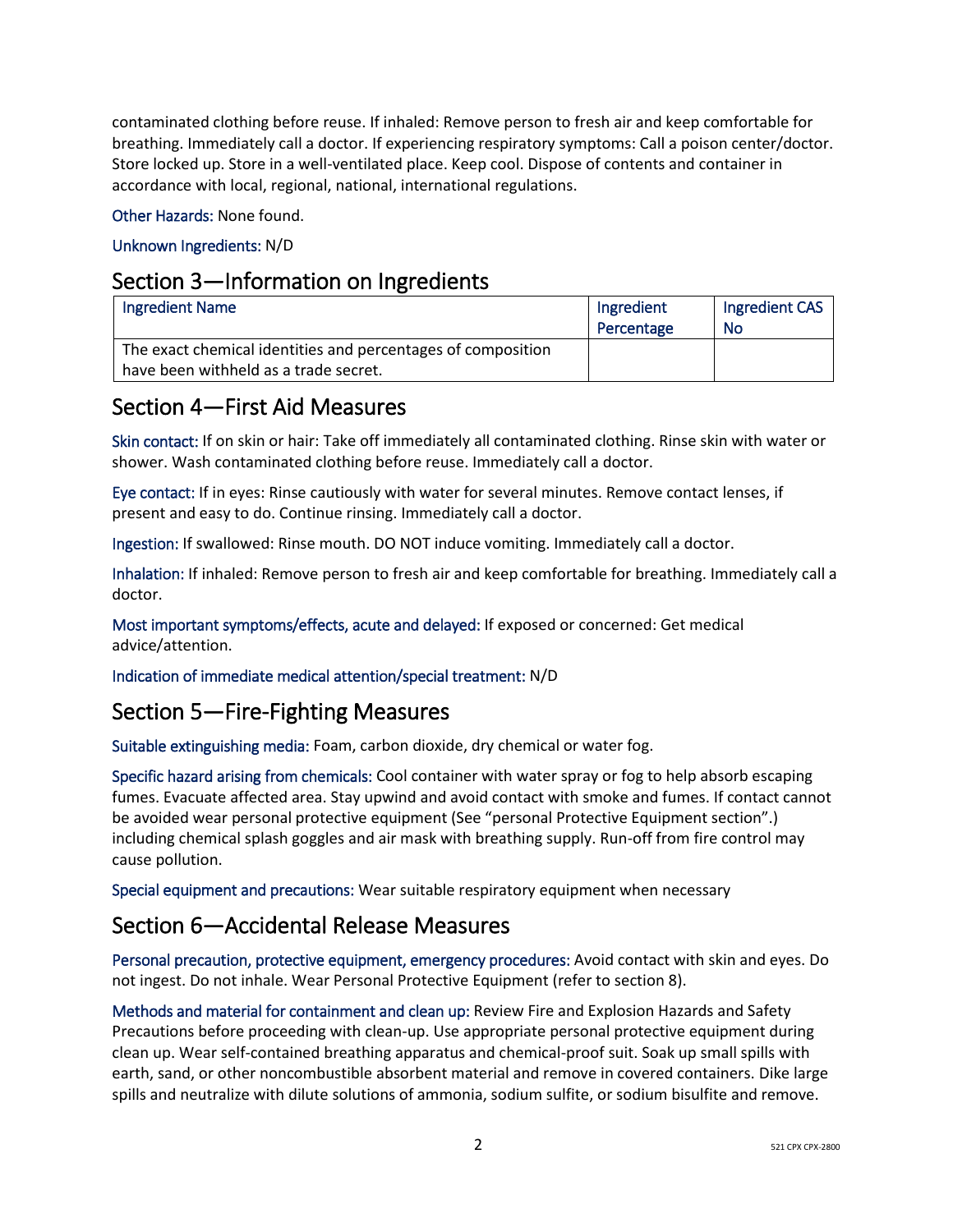Flush area with plenty of water. Comply with Federal, State, and local regulations on reporting releases.

# Section 7—Handling and Storage

Precautions for safe handling: Wash thoroughly after handling, especially before eating, drinking, smoking or using restroom facilities. Wash goggles and gloves. Launder contaminated clothing. Do not swallow. Do not get in eyes. Do not inhale mists or vapors.

## Cautions for safe storage: Store locked up.

Incompatibilities: Strong oxidizing agents, caustics, strong alkalis, isocyanates, anhydrides, oxides and inorganic acids. Some formaldehyde solutions react with nitrogen dioxide, nitromethane, perchloric acid and aniline or peroxyformic acid to yield explosive compounds. A violent reaction occurs when some formaldehyde solutions are mixed with strong oxidizers.

# Section 8—Exposure controls/personal protection

#### Exposure Limits:

Ingredient 2: OSHA PEL 0.75 ppm, 0.92 mg/m<sup>3</sup>, 8 Hr. (TWA). ACHIH TLV: Ceiling: 0.3 ppm, 0.37 mg/m3, A2.

Ingredient 3: OSHA PEL 200 ppm, 260 mg/m3- 8 Hr. (TWA-Skin). ACHIH TLV: 200 ppm, 262 mg/m3 Hr (TWA)

Specific Engineering: Not established.

Individual protective equipment and measures: Eye Protection: Prevent eye contact. Wear chemical splash goggles or similar eye protection if the potential exists for eye contact. Skin Protection: Avoid skin contact. Wear Butyl rubber or neoprene gloves to prevent contact. Launder contaminated clothing before re-use. Respiratory Protection: Full face respirator with formaldehyde cartridges when vapor concentration is 1-10. Self-contained breathing apparatus when concentration is 10-100. General Hygiene: Wash hands after handling. Other Protective Clothing or Equipment: Eye wash fountain and safety shower in area.

| <b>Physical State: Liquid</b>                     | Flammability (solid, gas): Not Flammable    |
|---------------------------------------------------|---------------------------------------------|
| Color: Blue                                       | Vapor Pressure (mmHg): 23-26 mm Hg@77 °F    |
| Odor: Characteristic odor                         | Vapor Density (air= 1): >1                  |
| Odor Threshold: N/D                               | Relative Density: 1.05-1.10                 |
| pH: 5.5-6.0                                       | Solubilities: In water: completely miscible |
| Melting point/freezing Point: Polymerizes and     | <b>Partition Coefficient: N/D</b>           |
| separates below 320 °F                            |                                             |
| Initial Boiling Point and Boiling Range: 212 °F   | Auto-Ignition Temperature: N/D              |
| Flash Point: >150 °F TCC (EST)                    | Decomposition Temperature: N/D              |
| Evaporation Rate: >1                              | Viscosity: N/D                              |
| Upper/Lower Flammability or Explosive limits: N/D |                                             |

# Section 9—Physical and Chemical Properties

## Section 10—Stability and Reactivity:

| <b>Chemical Stability: Stable</b>                | Condition to Avoid: High heat, flames and sparks.   |
|--------------------------------------------------|-----------------------------------------------------|
| Reactivity: No specific reactivity test data     | <b>Possibility of Hazardous Reaction: Hazardous</b> |
| available for this mixture.                      | Polymerization: will not occur.                     |
| Incompatible Materials: Strong oxidizing agents, | <b>Hazardous Decomposition Products:</b>            |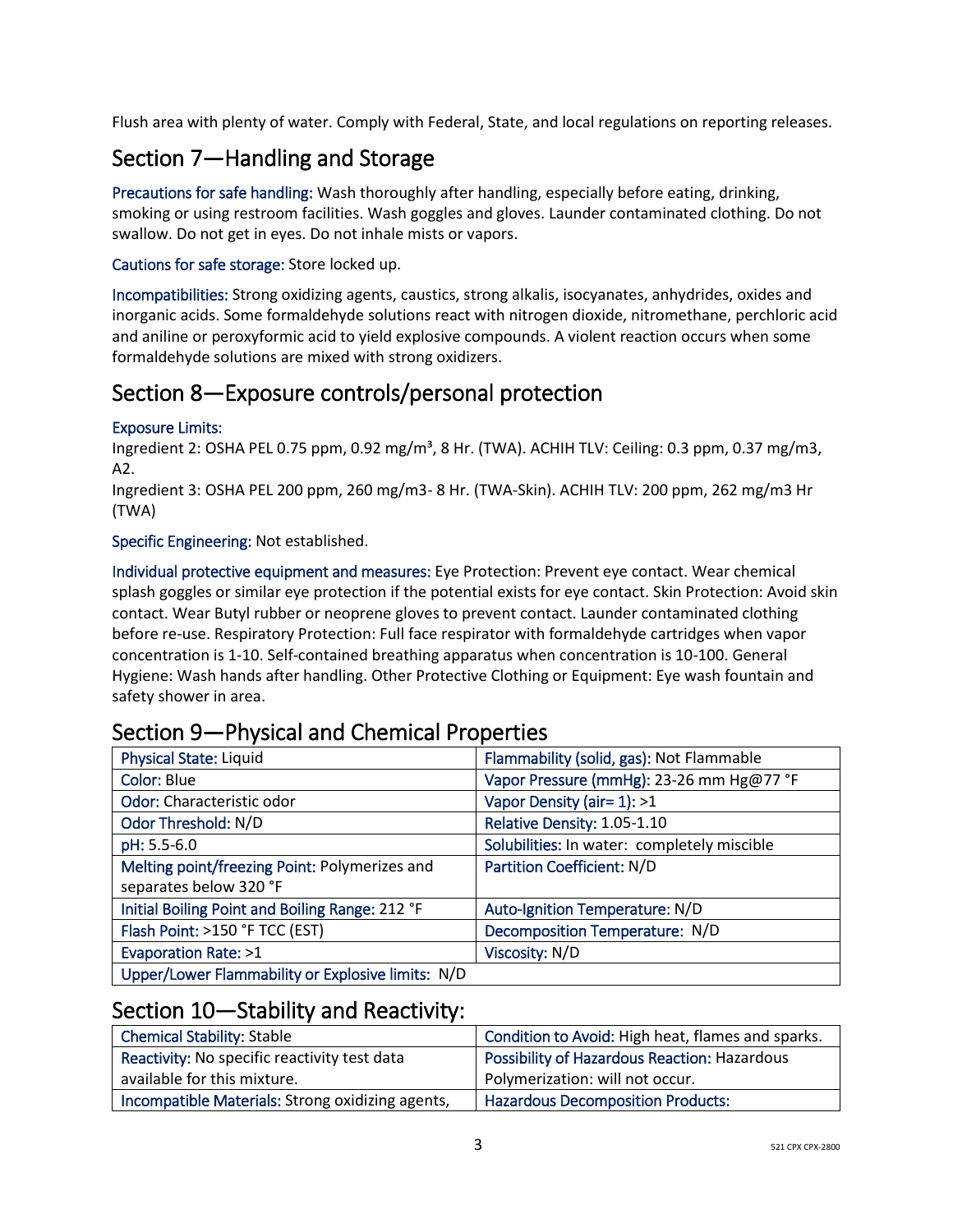| caustics, strong alkalis, isocyanates, anhydrides, | N/D |
|----------------------------------------------------|-----|
| oxides and inorganic acids. Some formaldehyde      |     |
| solutions react with nitrogen dioxide,             |     |
| nitromethane, perchloric acid and aniline or       |     |
| peroxyformic acid to yield explosive compounds.    |     |
| A violent reaction occurs when some                |     |
| formaldehyde solutions are mixed with strong       |     |
| oxidizers.                                         |     |

# Section 11—Toxicological information:

Information on the likely routes of exposure: Skin contact, eye contact, inhalation, ingestion.

| <b>Chemical Name</b>                          | Oral LD50     | <b>Dermal LD50</b> | <b>Inhalation LD50</b> |
|-----------------------------------------------|---------------|--------------------|------------------------|
| Ingredient 1                                  | $>900$ mg/kg  | N/D                | N/D                    |
| Ingredient 2                                  | $100$ mg/kg   | N/D                | 590 mg/kg              |
| Ingredient 3                                  | >5,600 mg/kg  | N/D                | N/D                    |
| Ingredient 4                                  | $1,300$ mg/kg | N/D                | N/D                    |
| Product as a Whole                            | 3,106 mg/kg   | N/D                | N/D                    |
| The exact chemical identities and percentages |               |                    |                        |
| of composition have been withheld as a trade  |               |                    |                        |
| secret.                                       |               |                    |                        |

Important symptoms: Refer to Section 4—First Aid Measures.

Effects of Acute Exposure: Harmful if absorbed through skin caused general tissue damage. Methanol liquid and vapor can penetrate skin and mucous membranes. Skin contact should be avoided. Causes eye burns. Ingestion (swallowing): May be fatal or may cause blindness.

## Effects of Chronic Exposure: N/D

Carcinogenicity: Ingredient 2: is listed as a carcinogen on the following: IARC, NTP, OSHA, ACGIH. It is listed on IARC as Group 1 human carcinogen for rare nasopharyngeal cancer in humans.

## Other Data: N/D

## Section 12—Ecological Information:

Ecotoxicity: Harmful to aquatic life. LC50: 10-100 mg/l, 96 hours (Fish) EC50: 2 mg/l, 48 hours (Daphnia) IC50: 0.4 mg/l, 24 hours (Algae)

| Persistence and degradability: This product is | Bioaccumulative Potential: N/D |
|------------------------------------------------|--------------------------------|
| readily biodegradable.                         |                                |
| BOD7 0.3 $g/g$                                 |                                |
| COD 0.4 $g/g$                                  |                                |
| TOC 0.15 $g/g$                                 |                                |
| Mobility in Soil: N/D                          | Other Adverse Effects: N/D     |

## Section 13—Disposal Considerations

Waste Treatment Method: Avoid release to the environment. Collect spillage. DO NOT DUMP INTO ANY SEWERS, ON THE GROUND, OR INTO ANY BODY OF WATER. All disposal practices must be in compliance